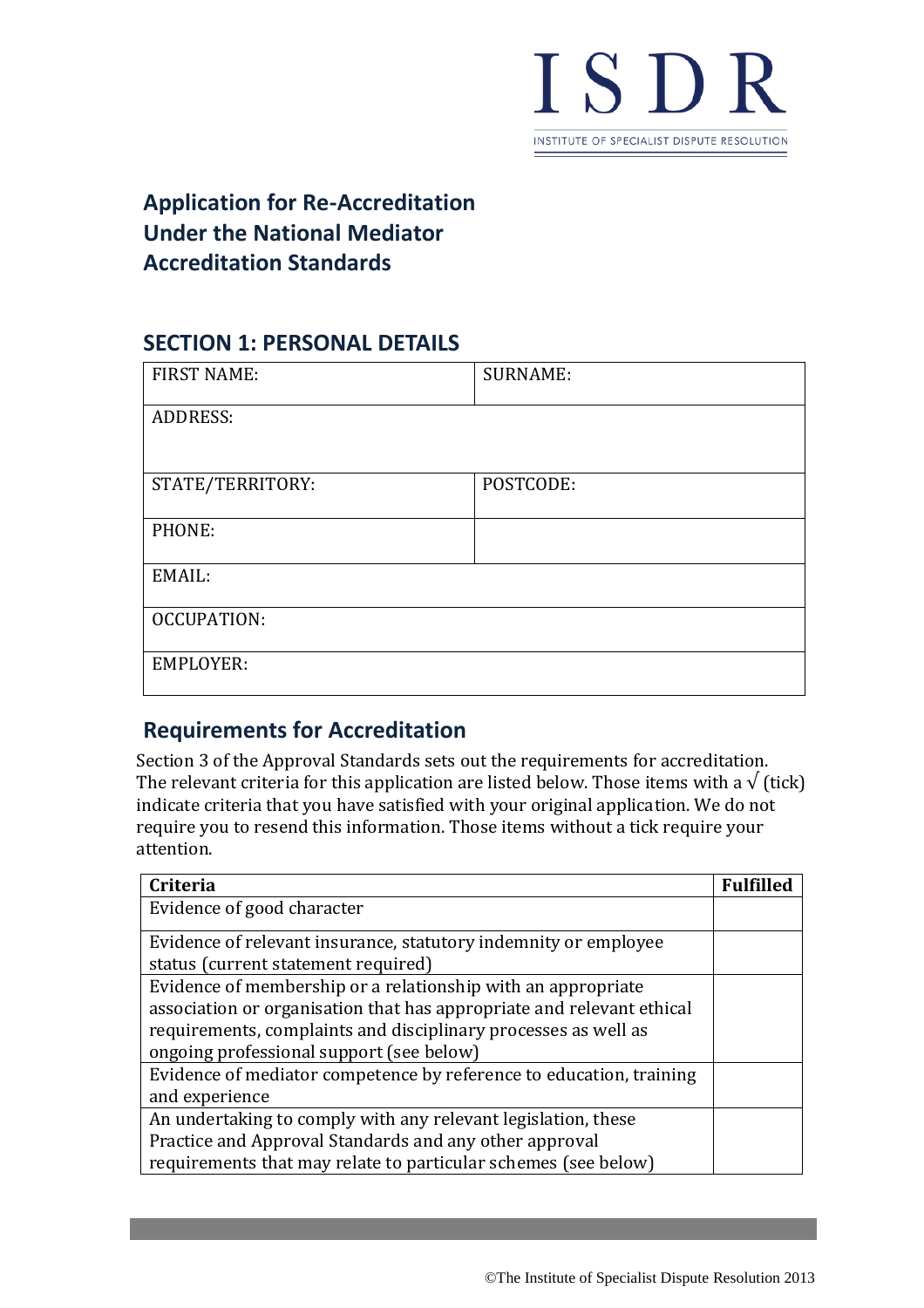# **SECTION 2: Membership – Professional Association/Organisation**

Evidence of membership of or relationship with a professional association or organisation that has appropriate relevant and ethical requirements, complaints and disciplinary processes as well as ongoing support such as The Institute of Specialist Dispute Resolution or a law society or bar association.

**Declaration Name of Association or Organisation:**

I undertake to comply with any relevant legislation, and the Practice and Approval Standards associated with my accreditation as a mediator under the National Mediator Accreditation Standards.

**Signed: Date:**

# **SECTION 3: Evidence Of Experience As A Mediator In The 24 Months Prior To This Application**

Mediators who seek to be re-accredited must satisfy their RMAB that they continue to meet the approval requirements set out in Section 3 of the Approval Standards. In addition mediators seeking re-accreditation must, within each two-year cycle, provide evidence to the RMAB that they have sufficient practice experience by showing that they have **conducted at least 25 hours of mediation, co-mediation or conciliation (in total duration) within the two-year cycle**.

Where a mediator has mediated, co-mediated or conciliated less than 25 hours in the 24 months prior to this application we refer you to the Approval Standards and invite you to provide hours of other related work in the relevant space provided.

Please indicate the approximate number of hours experience in each of the roles specified in the table on the following page.

| <b>ROLE</b>  | <b>APPROX HOURS IN THE 24 MONTHS PRIOR TO THE</b><br>DATE OF THIS APPLICATION FOR RE-ACCREDITATION |
|--------------|----------------------------------------------------------------------------------------------------|
| Mediator     |                                                                                                    |
| Co-mediator. |                                                                                                    |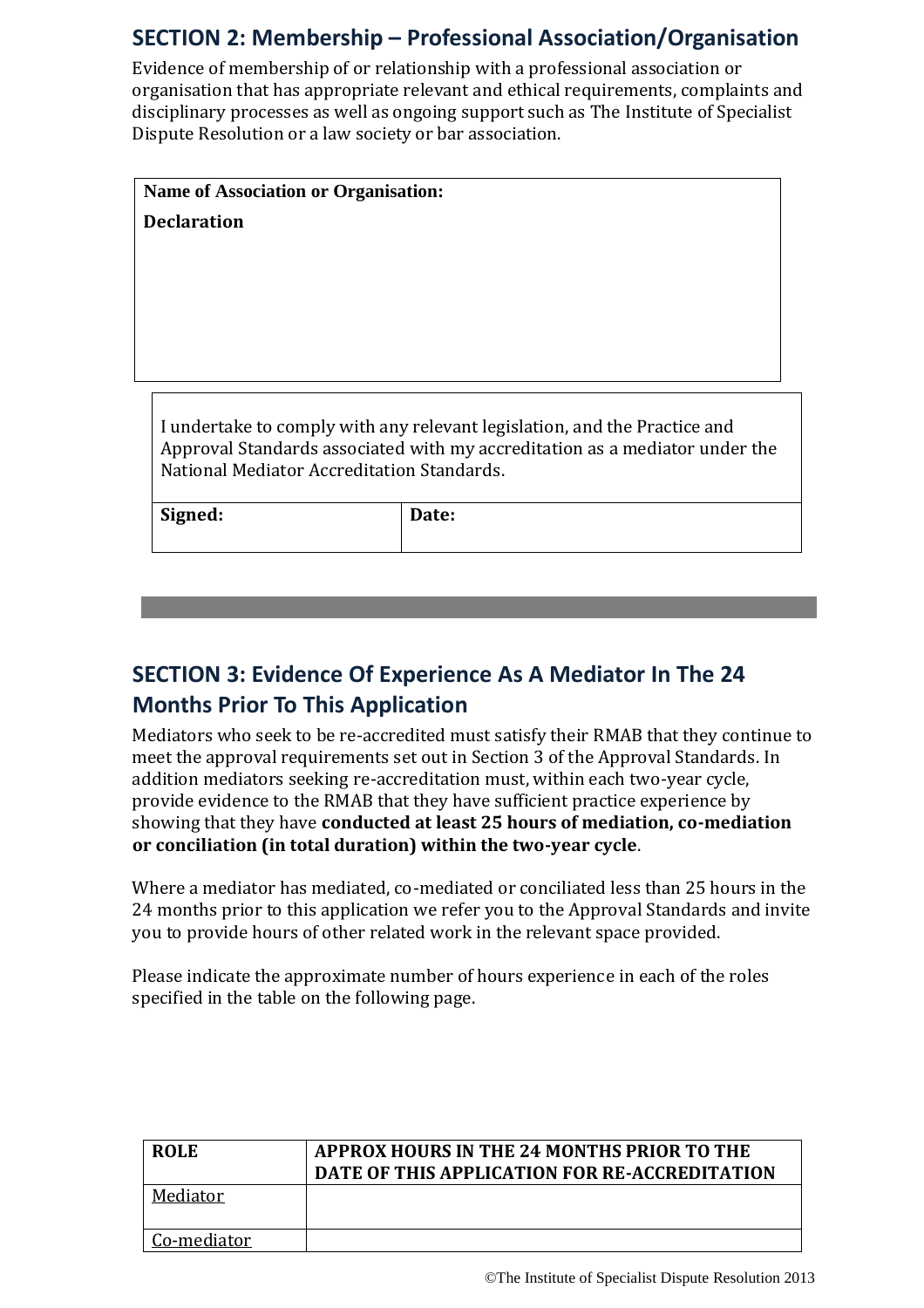| Dispute Manager        |  |
|------------------------|--|
| Conciliator            |  |
| Dispute<br>Facilitator |  |
|                        |  |
| <b>Conflict Coach</b>  |  |
| Other (Describe)       |  |

#### **Declaration**

I declare the above information to be true and I believe that the above record equips me with the skills, knowledge and understanding necessary for reaccreditation under the core competencies set out in the National Mediator Practice Standards

| Signed:<br>Date: |
|------------------|
|------------------|

### **SECTION 4: Continued Professional Development Requirements:**

For re-accreditation under the Standards mediators are required to have completed at least **25 hours of continuing professional development** in every two-year cycle.

Please indicate the name/type of CPD activity, the provider, date of attendance and the duration (hours) for the past 2 years. Please note the hours allowed for each activity in contributing to the 20 hours of CPD activity required.

- $\Rightarrow$  Attendance at CPD, educational programs, seminars or workshops on mediation or related skill areas (up to 20 hours);
- $\Rightarrow$  Attendance at external supervision or auditing of your clinical practice (up to 15 hours);
- $\Rightarrow$  Providing professional development, including presentations at ADR seminars/workshops inc. 2 hours preparation for each hour delivered, providing professional supervision, assessment, coaching, or mentoring, (up to 15 hours);
- $\Rightarrow$  Related professional development in law, behavioural sciences providing it is in the area in which you mediate (up to 10 hours)
- $\Rightarrow$  Learning from practice, meaning representing clients in 4 mediations (up to 8) hours);
- $\Rightarrow$  Self-directed learning (up to 5 hours)
- $\Rightarrow$  Other (up to 5 hours)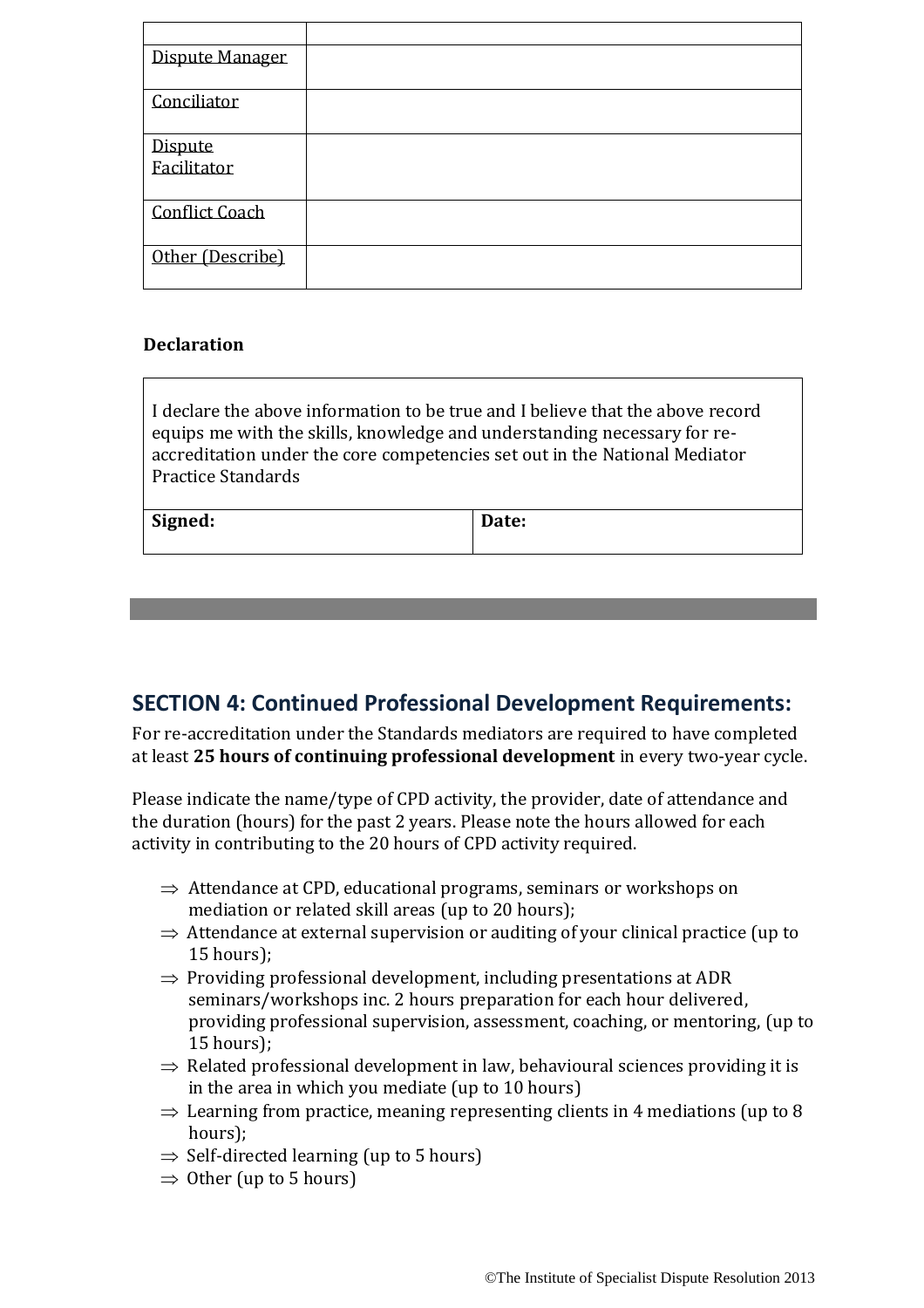#### **Declaration**

I confirm that I have completed at least 25 hours of Continued Professional Development over the past 2 years. **OR**

I confirm that I have only completed at least 10 hours of Continued Professional Development over the past 2 years. Reasons for this are set out below:

| Signed: | Date: |
|---------|-------|
|         |       |

### **Continuing Good Character**

#### **Declaration**

I declare that I meet the requirements of a police check in my state/territory and that I am without any serious conviction or impairment that could influence my capacity to discharge my obligations under the National Mediator Approval and Practice Standards in a competent, honest and appropriate manner.

I am not a "prohibited person" or "disqualified" within the meaning of section 3 (2) (e) of the Approval Standards.

I confirm that I believe I comply with the National Mediator Approval Standards and I undertake to comply with ongoing Approval and Practice Standards and with any legislative and approval requirements as set out in section 3(3) of the National Mediator Approval Standards.

| Signed: | Date: |
|---------|-------|
|         |       |